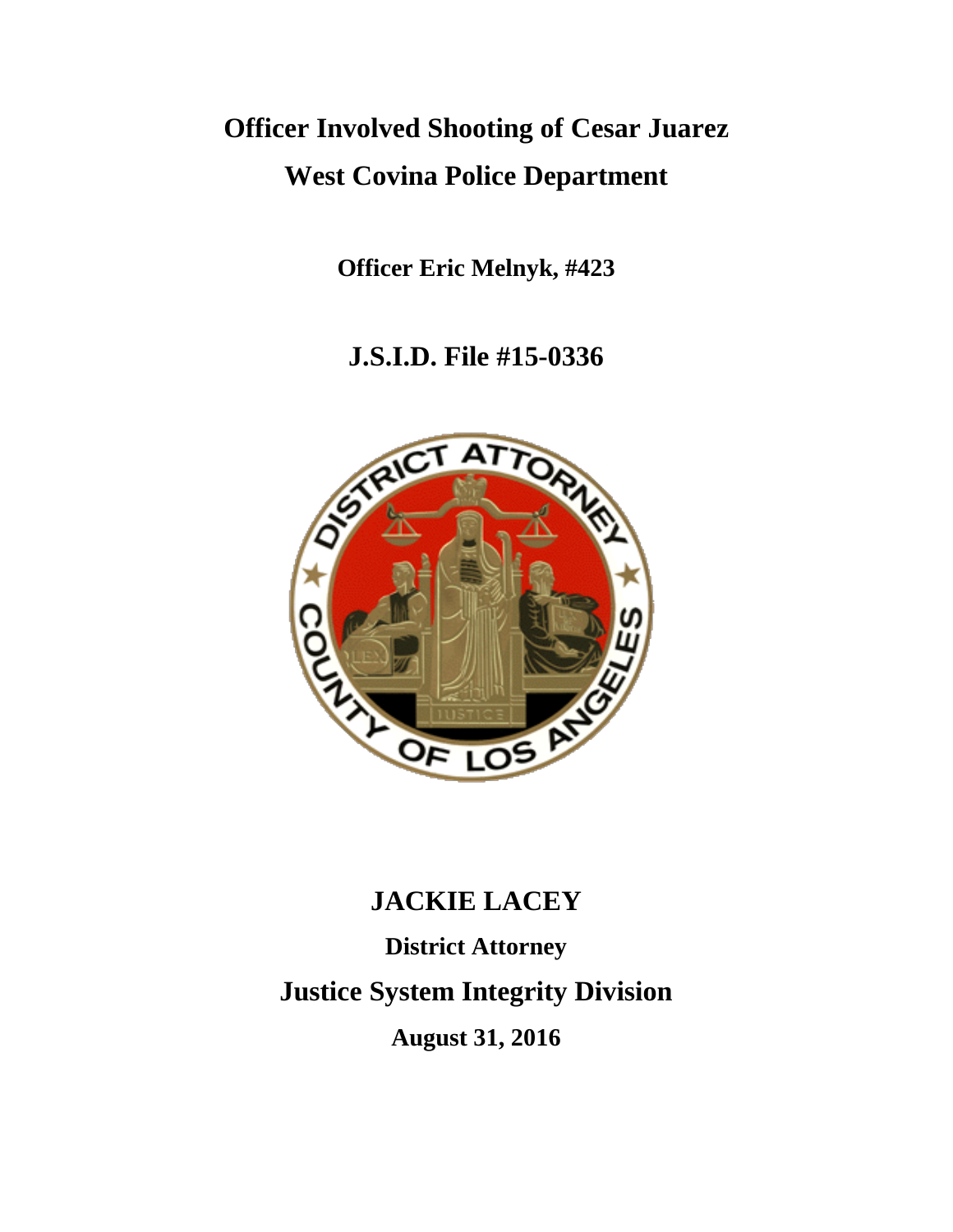#### **MEMORANDUM**

TO: CHIEF DAVE FAULKNER West Covina Police Department 1444 W. Garvey Avenue West Covina, California 91790

> CAPTAIN STEVEN KATZ Los Angeles County Sheriff's Department Homicide Bureau 1 Cupania Circle Monterey Park, California 91755

- FROM: JUSTICE SYSTEM INTEGRITY DIVISION Los Angeles County District Attorney's Office
- SUBJECT: Officer Involved Shooting of Cesar Juarez J.S.I.D. File #15-0336 L.A.S.D. File #015-00046-3199-013
- DATE: August 31, 2016

The Justice System Integrity Division of the Los Angeles County District Attorney's Office has completed its review of the July 3, 2015, fatal shooting of Cesar Juarez by West Covina Police Department (WCPD) Officer Eric Melnyk. It is our conclusion that Officer Eric Melnyk acted in lawful self-defense.

The District Attorney's Command Center was notified of this shooting on July 3, 2015, at approximately 10:18 p.m. The District Attorney's Response Team responded and was given a briefing and walk-through of the scene.

The following analysis is based on investigative reports, forensic science firearms analysis reports, photographic evidence and witness statements submitted to this office by Los Angeles County Sheriff's Department (LASD) Detectives Angus Ferguson and Teri Bernstein. The reports include photographs, videos, audio-recorded interviews of witnesses, and radio transmissions. The voluntary statement of Officer Melnyk was considered in this analysis.

#### **FACTUAL ANALYSIS**

On July 3, 2015 at approximately 8:00 p.m., brothers Jorge and Cesar Juarez were living at Sentous Avenue, Apartment #, in the City of West Covina. The brothers got into a dispute at their residence about Cesar leaving the location with a butcher knife. Jorge told Cesar he could not leave with the knife. The dispute escalated and resulted in Cesar stabbing Jorge in the back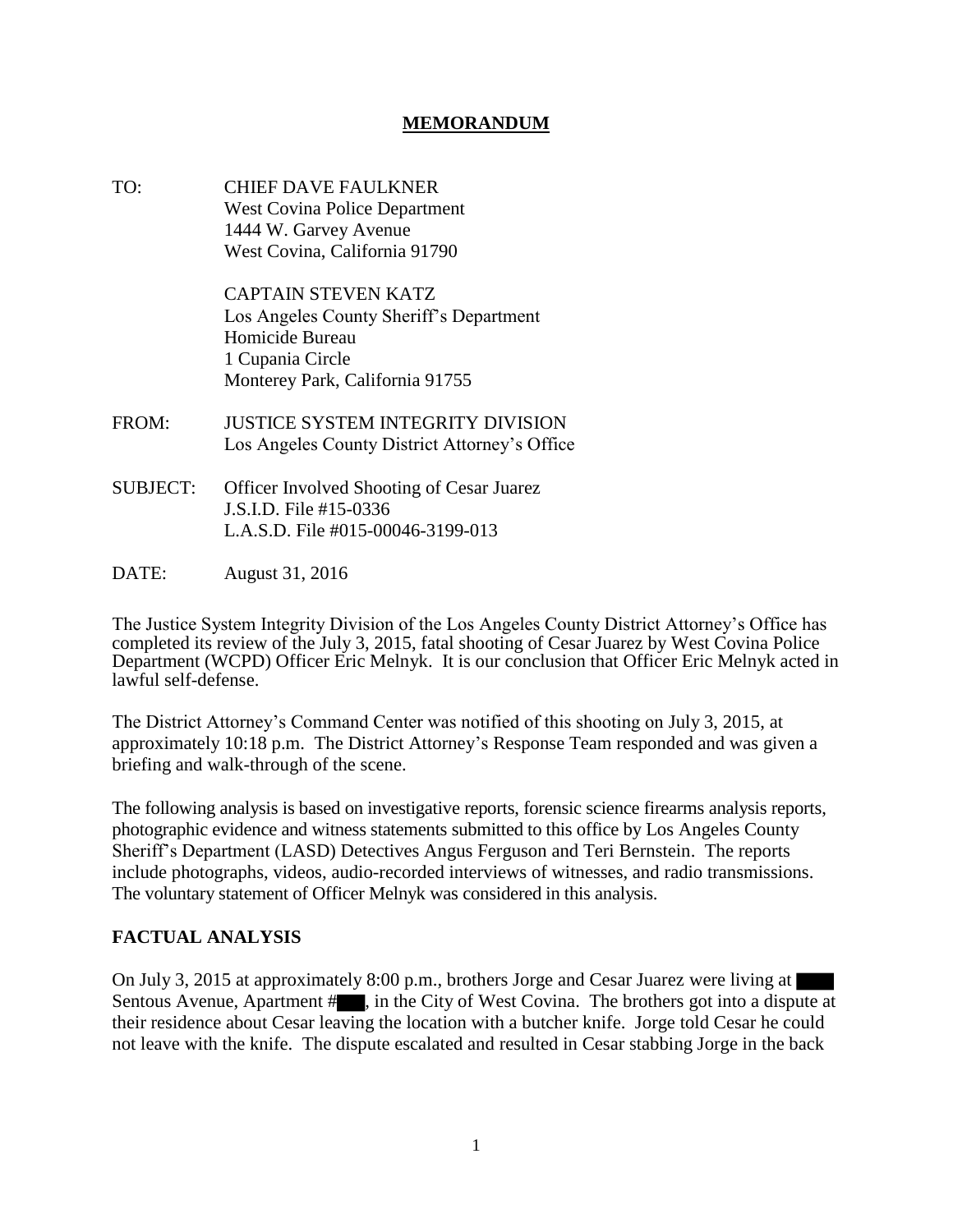with the knife. Cesar left the apartment armed with the knife, and Jorge called 9-1-1 to report the incident. $<sup>1</sup>$ </sup>

WCPD Officers Eric Melnyk, Justin Schienle, and Richard Forman were dispatched to the stabbing incident.<sup>2</sup> While enroute to the location, Melnyk received updated information from dispatch that the suspect had left the residence on foot and was armed with a butcher knife.<sup>3</sup> As Melnyk drove east onto Valley Boulevard from Nogales Avenue, he saw Cesar Juarez wearing tan shorts, a black shirt and carrying a tan backpack. Melnyk contacted dispatch to obtain additional information regarding the suspect's description because of the discrepancy in the color of Juarez' shirt. Juarez had long hair, and Melnyk confirmed with dispatch that the stabbing suspect had long hair. As Juarez walked on the south sidewalk towards Nogales Avenue, Melnyk yelled for him to stop. Juarez walked away and did not look at Melnyk. Melnyk exited his car and again told Juarez to stop, but he continued to walk away.

Melnyk then observed that Juarez held a butcher knife in his right hand, with the blade upward and partially concealed in his clothing. Melnyk told Juarez that he would deploy a Taser if he did not stop walking. Melnyk pulled out the Taser, told Juarez that he saw the knife and that he would use the Taser if Juarez did not drop the knife. Juarez, who was facing Melnyk and stood five to six feet away, refused to drop the knife. Melnyk deployed the Taser at Juarez, who fell to the ground and continued to hold the knife. Juarez began to stand up and Melnyk again cycled the Taser. Juarez leapt to his feet with his right arm raised with the knife above his shoulder and charged at Melnyk, who had withdrawn his service weapon. Melnyk fired four rounds at Juarez, who fell to the ground. $4$ 

Officer Schienle exited his patrol car, ran up to Juarez and kicked the knife out of his hand.<sup>5</sup>

West Covina Fire Department paramedics arrived, rendered medical aid and pronounced Juarez dead at 8:17 p.m. On July 6, 2014, Deputy Medical Examiner Kevin Young performed a postmortem examination of his remains and determined that he suffered three gunshot wounds. The wounds were located in his chest, head, and the left side of his back.<sup>6</sup> Juarez also suffered a graze wound to his back.

<sup>1</sup> Jorge Juarez later told WCPD that Cesar was not taking his schizophrenia medication, was acting "mixed up" and Jorge believed Cesar would get hurt, hurt himself or hurt someone.

<sup>&</sup>lt;sup>2</sup> Melnyk, who was in full uniform and drove a marked SUV patrol vehicle with its lights and sirens activated, was the primary responding unit. The initial broadcast, which did not include a description of the suspect, stated that the victim had been stabbed and beaten by his brother.

<sup>&</sup>lt;sup>3</sup> Dispatch described the suspect as a male, Hispanic, twenty-seven years of age, wearing a white shirt, khaki pants and carrying a tan backpack. Dispatch did not state that the suspect was wearing short pants.

<sup>&</sup>lt;sup>4</sup> A post-incident examination revealed that Melnyk's departmentally issued Glock .45 caliber service weapon was loaded with one round in the chamber and nine rounds in the magazine. Melnyk's service weapon was normally loaded with one round in the chamber and thirteen in the magazine; this is consistent with Melnyk having fired four rounds during the officer-involved shooting.

 $<sup>5</sup>$  The knife is a kitchen knife with a black plastic handle and an approximate eight inch blade.</sup>

<sup>&</sup>lt;sup>6</sup> The direction of the wound to Juarez' chest was front to back and downwards, and the direction of the wound to his head was left to right and downwards. The direction of the wound to Juarez' back was left to right and downwards. The entrance of the wound to the back is depicted in photographs on Juarez' left side.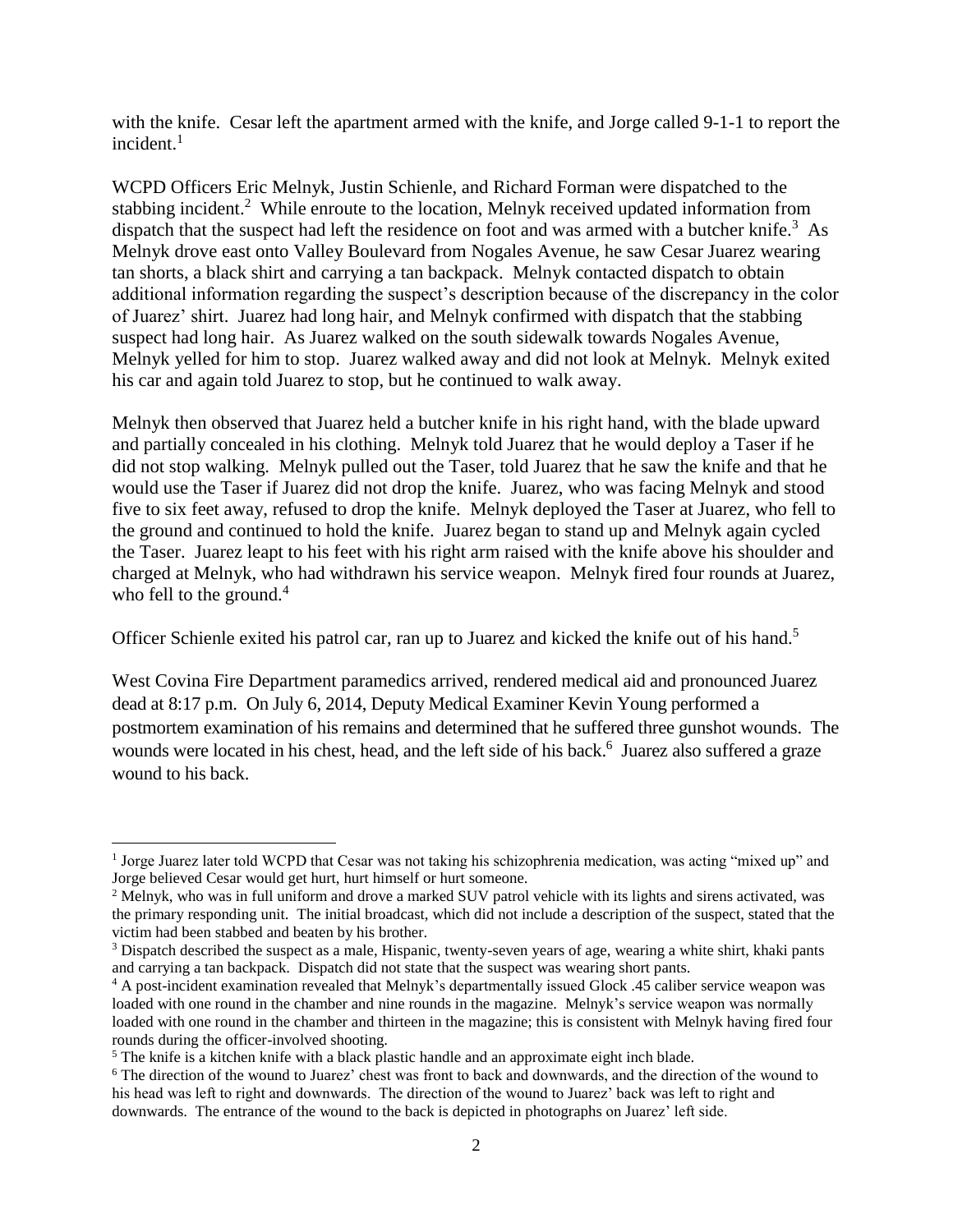### **Statement of Officer Eric Melnyk**

On July 3, 2015, Melnyk was working as a uniformed patrol officer in a marked SUV patrol car.<sup>7</sup> He received a broadcast of a stabbing incident in which the preliminary information was that the victim had been stabbed by his brother. Melnyk, who was assigned as the primary officer, responded to the location with his lights and sirens activated, and while driving to the call he received updated information that the suspect, who was described as a male, Hispanic, twenty seven years old wearing tan shorts, a white shirt and carrying a backpack, had left the location armed with a butcher knife.

As Melnyk turned onto Valley Boulevard from Nogales Avenue, he observed Juarez wearing a black shirt, tan shorts and carrying a tan backpack. Melnyk noticed that Juarez had long hair, so he contacted dispatch to ask whether the stabbing suspect had long hair. Once dispatch confirmed with the victim that the stabbing suspect had long hair, Melnyk decided to contact Juarez and broadcast that he was on the southeast corner of Valley Boulevard and Nogales Avenue.

Juarez walked on the sidewalk and Melnyk pulled his patrol car near Juarez' location, but Juarez did not appear to notice him. Melnyk told Juarez to stop but he continued to walk away and did not look at Melnyk. Melnyk exited his car and again told Juarez, who was less than ten feet away, to stop. Juarez continued to walk away. Melnyk observed that Juarez held a butcher knife in his right hand, with the blade facing upward and partially concealed in his clothing. Melnyk again told Juarez to stop or he would deploy his Taser. Juarez turned to face Melnyk, and Melnyk told Juarez that he saw the knife. Melnyk told Juarez to drop the knife or Melnyk would use the Taser. Juarez, who faced Melnyk, did not drop the knife and continued to stare at Melnyk. Melnyk again ordered Juarez to drop the knife but he ignored Melnyk.<sup>8</sup>

Juarez took one to two steps backwards, and Melnyk deployed the Taser at him.<sup>9</sup> Juarez fell to the ground while continuing to hold the knife. Melnyk cycled the Taser for five seconds and told Juarez to drop the knife. Juarez began to get up and Melnyk cycled the Taser for another five seconds. Juarez still held the knife and again attempted to stand up. Melnyk believed, though was uncertain, that he cycled the Taser a third time while continuing to tell Juarez to drop the knife.<sup>10</sup> During the last phase of the cycle, Melnyk withdrew his service weapon and held it in his left hand.<sup>11</sup> Juarez leapt up while holding his arms out to his sides and aggressively charged at Melnyk.<sup>12</sup> Juarez was holding the butcher knife above shoulder height as he leaned forward and

<sup>7</sup> Melnyk worked alone in the patrol car.

<sup>&</sup>lt;sup>8</sup> Melnyk believed that he told Juarez at least three times to drop the knife and warned him he would use the Taser. At some point during his commands, Juarez replied, "No." Melnyk also described Juarez as having a scowl on his face and a "dead-eyed" stare.

<sup>&</sup>lt;sup>9</sup> Juarez stood five to six feet away from Melnyk when the Taser was initially deployed. Taser-cam video depicts Melnyk yelling at Juarez to drop the knife as Juarez points a finger at Melnyk with his left hand and takes one step backwards. The Taser probes strike Juarez in the torso, he falls to the ground on his back with the knife in his hand and Melnyk continues to tell him to drop the knife. The video, which is thirteen seconds in length, does not capture the entire incident.

<sup>&</sup>lt;sup>10</sup> The Taser records show that the Taser was triggered a total of three times for a period of eight seconds, three seconds and five seconds.

<sup>11</sup> Melnyk is left-handed.

<sup>&</sup>lt;sup>12</sup> Melnyk was uncertain whether the blade of the butcher knife was pointed upward or downward.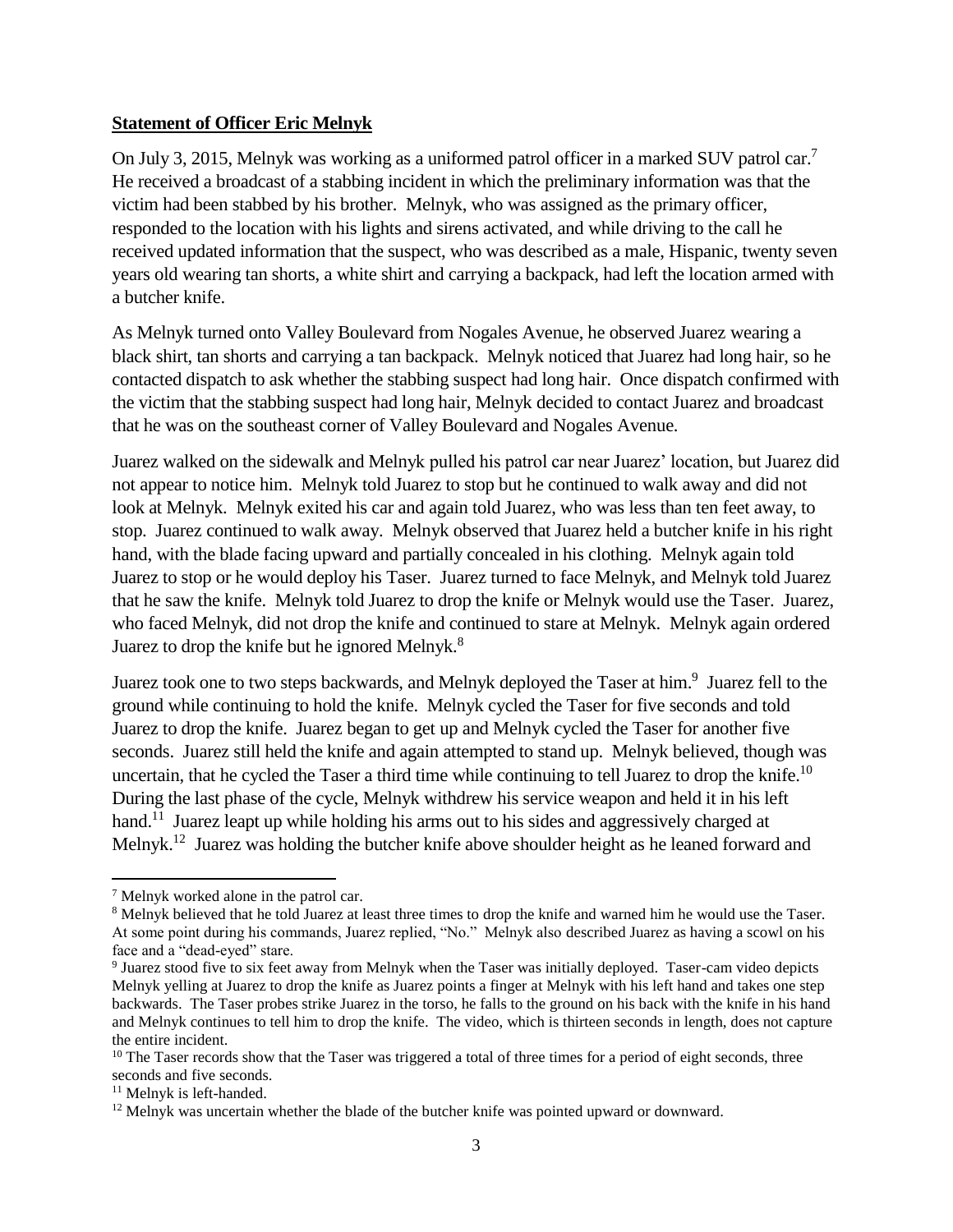charged at Melnyk. Melnyk dropped the Taser. Fearing that Juarez was going to stab or kill him with the knife, Melnyk fired three rounds at Juarez.<sup>13</sup>

Juarez fell down and dropped the knife. Melnyk attempted to advise other units that he had been involved in an officer-involved shooting but discovered that his radio was not turned on. Juarez was handcuffed and paramedics responded to their location.

# **LEGAL ANALYSIS**

California law permits the use of deadly force in self-defense or in the defense of others if it reasonably appears to the person claiming the right of self-defense or the defense of others that he actually and reasonably believed that he or others were in imminent danger of great bodily injury or death. Penal Code § 197; *People v. Randle* (2005) 35 Cal.4<sup>th</sup> 987, 994 (overruled on another ground in *People v. Chun* (2009) 45 Cal.4th 1172, 1201); *People v. Humphrey* (1996) 13 Cal.4th 1073, 1082; *see also,* CALCRIM No. 505.

In protecting himself or another, a person may use all the force which he believes reasonably necessary and which would appear to a reasonable person, in the same or similar circumstances, to be necessary to prevent the injury which appears to be imminent. CALCRIM No. 3470. If the person's beliefs were reasonable, the danger does not need to have actually existed. *Id.* 

"Where the peril is swift and imminent and the necessity for action immediate, the law does not weigh in too nice scales the conduct of the assailed and say he shall not be justified in killing because he might have resorted to other means to secure his safety." *People v. Collins* (1961) 189 Cal.App.2d 575, 589.

"The 'reasonableness' of a particular use of force must be judged from the perspective of a reasonable officer on the scene, rather than the 20/20 vision of hindsight….The calculus of reasonableness must embody allowance for the fact that police officers are often forced to make split-second judgments – in circumstances that are tense, uncertain, and rapidly evolving – about the amount of force that is necessary in a particular situation." *Graham v. Connor* (1989) 490 U.S. 386, 396-397.

<sup>&</sup>lt;sup>13</sup> Officer Forman, while approaching the location and still seated in his vehicle, saw Melnyk with his service weapon drawn and then observed three muzzle flashes. Officer Schienle arrived at the location of the incident and saw Juarez crouching or falling backwards. Schienle then heard Melnyk firing his service weapon, which Schienle initially thought was Melnyk's Taser. Witness Rosa Chavez, who was in a vehicle approximately one hundred and fifty to two hundred feet north of the intersection at Valley Boulevard and Nogales Avenue observed Juarez on the ground with Taser wires extending from his body and "convulsing" approximately fifteen feet from an officer. Juarez rose to his feet and staggered within six feet of the officer. The officer fired one round and circled around Juarez, who continued to stagger towards the officer. Chavez could not see if Juarez held anything in his hands because his back was to her, nor was she close enough to hear if Melnyk issued any commands. Witness Yaskel Escalona was stopped in a vehicle at the intersection of Valley Boulevard and Nogales Avenue when he observed Melnyk approach Juarez. Escalona could not hear what was said initially, but heard Melnyk repeatedly tell Juarez to stop. Escalona saw Juarez continue to walk towards Melnyk and ignore the commands. Juarez fell to the ground when Melnyk deployed his Taser, but Juarez immediately returned to his feet and aggressively charged at Melnyk while holding a large knife above his head in a threatening manner. Melnyk fired three to four rounds at Juarez from a distance of three to five feet. Escalona believed Juarez was going to hurt someone with the knife.